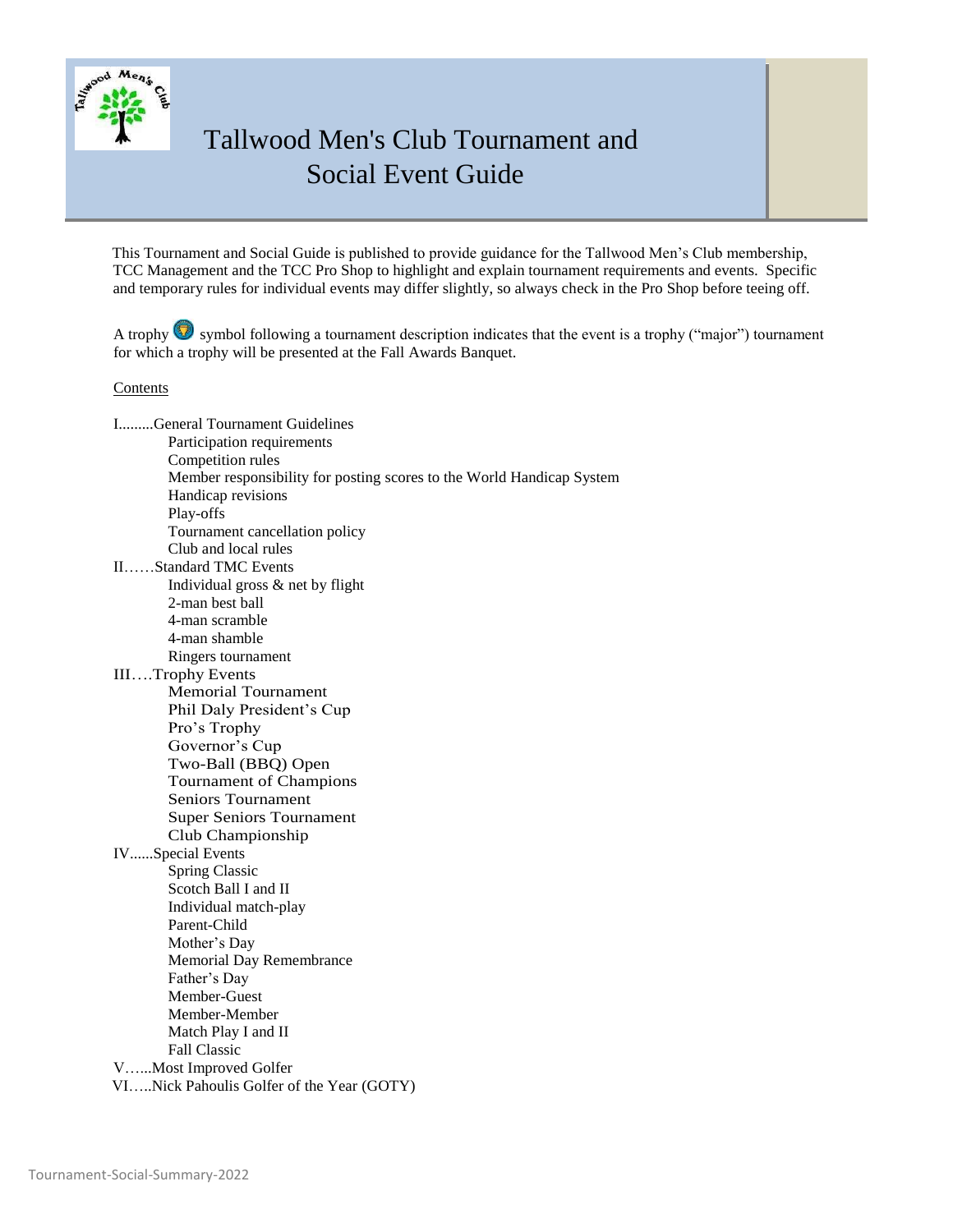

VII.....Appendix 1 – TMC Tournament Subsidies VIII....Record of Revisions

## I - General Tournament Guidelines

### Participation requirements

The Tallwood Men's Club does not have a tournament participation requirement for membership renewal. One tournament credit is earned for each date played and applied for major events (Club Championship & Member-Member) which have tournament participation requirements. With the exception of early season tournaments canceled before the first official TMC tournament, any event a member has signed up for that is cancelled due to course conditions or inclement weather will count towards tournament minimums.

| Event                                           | <b>Member Status</b> | Requirement                                                                                                      |  |
|-------------------------------------------------|----------------------|------------------------------------------------------------------------------------------------------------------|--|
| Club Championship                               | Returning member*    | 5 events from the end of the<br>previous year's CC and the<br>start of the event. CC<br>rounds are not eligible. |  |
| Club Championship                               | New Members*         | 7 current year events by the<br>start of CC                                                                      |  |
| Member-Member                                   | New Members*         | 7 current year events by the<br>start of the M-M event.                                                          |  |
| *New member as defined by Membership Guidelines |                      |                                                                                                                  |  |

#### Competition rules

Unless otherwise superseded by a local rule, the U.S.G.A. Rules of Golf govern all play. It is the player's responsibility to check the local rules before each event, as both rules and conditions of competition may occasionally change. Tournament rules and regulations will be posted in the Pro Shop prior to the start of the event.

For TMC events, each player is responsible for the accuracy of his own score. A dated scorecard must be signed by the score keeper and attested by a  $2<sup>nd</sup>$  member of the group and should be promptly handed into the Pro Shop at the conclusion of each round. All scores will be entered by the Pro Shop staff into a computerized system (Golf Genius) to identify event winners. This system also posts the player's score in the World Handicap System (formerly GHIN) program using the USGA Equitable Stroke Control method. The Pro Shop will post the results on the bulletin board and on the Tournament Results page of the TMC website by Wednesday of the following week. Most major or special events will be entered as "Competition" scores (ie: "C" scores, formerly "T" scores) pre-programmed into the computerized handicap system.

### Member Responsibility for posting World Handicap System scores

Other than event scores that are posted by the Pro Shop, members are required to follow the USGA guidelines for posting scores. Scores can be posted using the TMC computer in the Pro Shop or on line using the following link: http://www.ghin.com/scorePosting.aspx . A WHS app is available for score entry on mobile devices. Scores made in an "open season" warmer climate before April 1 or after Nov 15th are required to be posted online.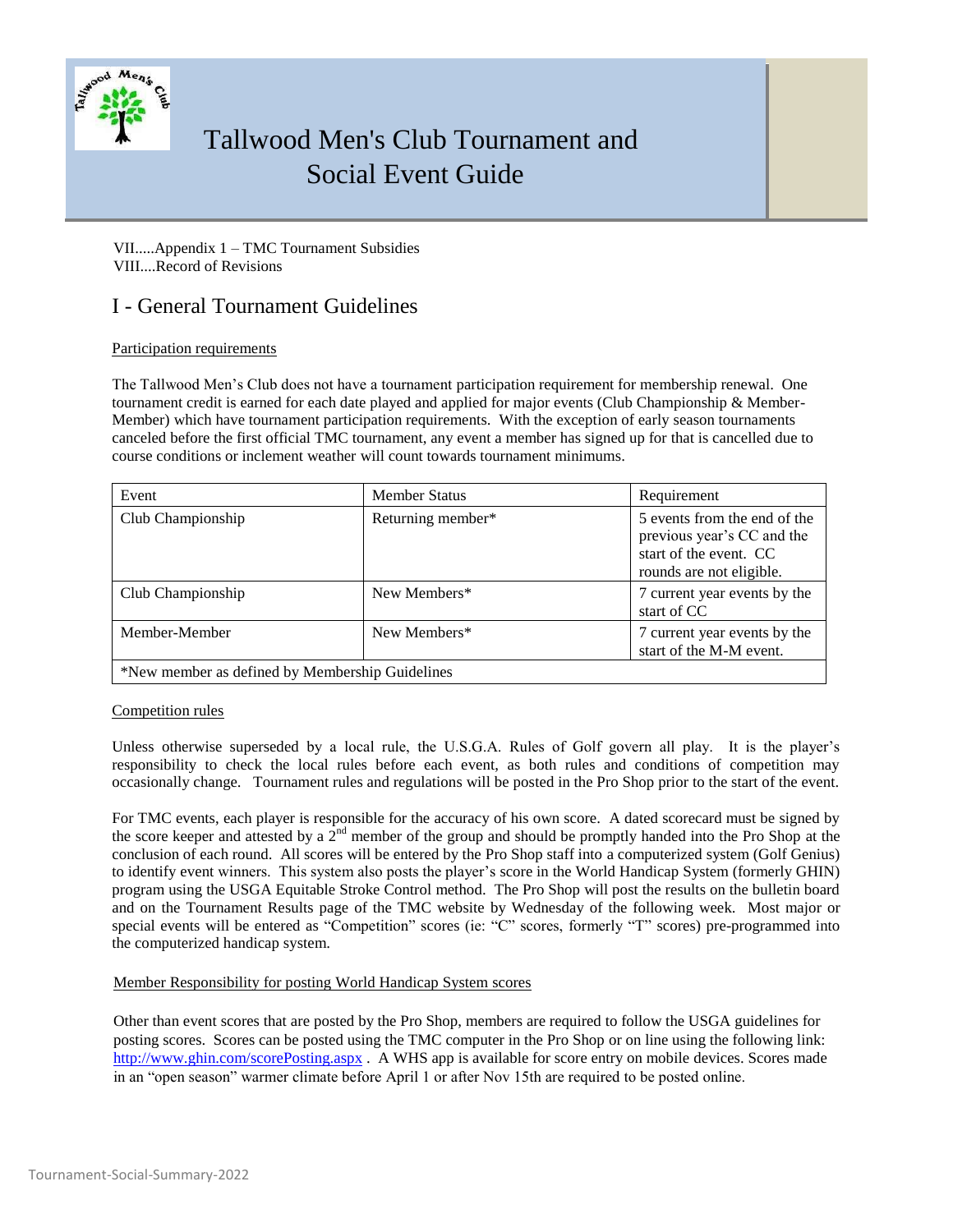

### USGA Guidelines:

Section 5 - Acceptable Scores

Q. What scores are acceptable for posting purposes?

A. Almost all scores are acceptable because of the basic premise of the USGA Handicap System which states that every player will try to make the best score at each hole in every round, regardless of where the round is played, and that the player will post every acceptable round for peer review. Therefore, all of the following are acceptable scores:

- When at least seven holes are played  $(7-12)$  holes are posted as a 9-hole score; 13 or more are posted as an 18-hole score)
- Scores on all courses with a valid Course Rating™ and Slope Rating®
- Scores in all forms of competition: match play, stroke play and team competitions where each player play their own ball
- Scores made under The Rules of Golf
- Scores played under the local rule of "preferred lies"
- Scores made in an area observing an active season. In Connecticut, April  $1<sup>st</sup>$  thru November  $15<sup>th</sup>$ .

For more specifics regarding posting a WHS (formerly GHIN) score, see the following at the USGA website: Decisions 5-1a/3 through 5-1a/5.

Player may not post a score when playing multiple balls during a practice session, getting a lesson, or playing alone.

4-1. Unfinished Holes and Conceded Strokes: A player who starts, but does not complete a hole or is conceded a stroke must record for handicap purposes the most likely score. The most likely score may not exceed the player's Equitable Stroke Control limit, defined in Section 4-3. This most likely score should be preceded by an "X".

#### Handicap Revisions

TMC uses the CSGA WHS Handicap Service, which updates player handicaps on a daily basis between April 1 and November 15. The most current daily handicap revision will be used for all events unless otherwise announced. The TCC Pro Shop staff will provide daily handicap updates for all TMC events.

### Tee Guidelines (Most Events)

Beginning in 2020; for Tallwood Mens Club events and tournaments, any player can play from any color tee, with the appropriate handicap adjustment. There is no longer an "age + handicap" calculation option.

All players must declare their tee color choice for the day to the Pro Shop before beginning the round. Handicaps of members will be applied in accordance with USGA Rules based on the Slope and Index differential for each tee. The TMC scorecard also contains a place to indicate the tee color played that day. **Failure to designate tee selection for all participants on a signed and attested scorecard is grounds for disqualification**. In the interest of fairness, members are urged to choose the tee that best suits their ability.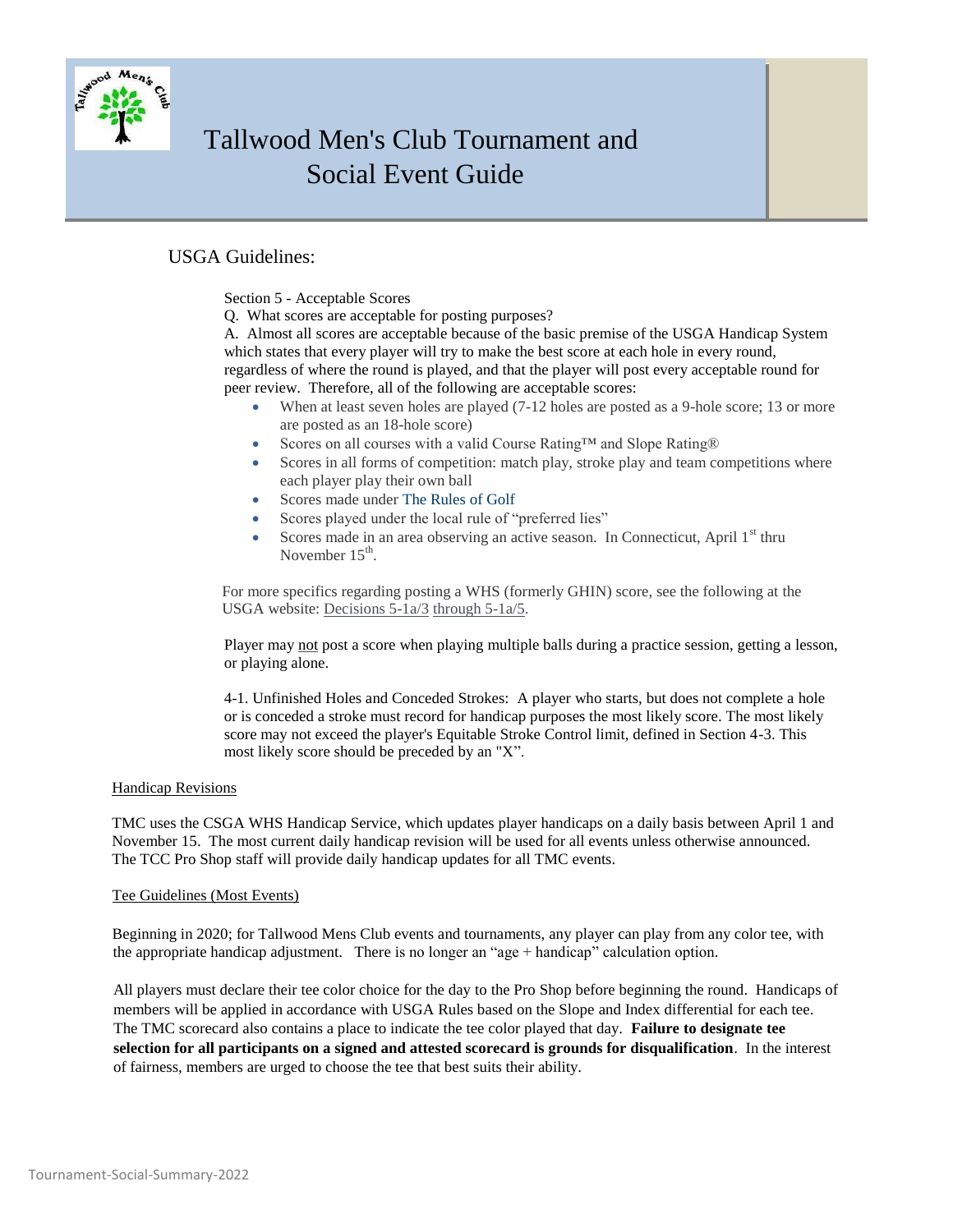

- Individual events: Blue tees Gross and net. The pool will be flighted based on the number of participants. White and Gold tees – Net only. The combined pool will be flighted based on the number of participants. Prizes will be awarded on a 40/60 gross/net basis for the blue tee pool and 100% net for the combined white/gold tee pool.
- Two-man events: If the difference in the player handicaps exceeds 5 strokes, the higher handicap will be reduced to 5 strokes above the lower handicap for flighting purposes only. Both players must play from the same (normally blue) tee to be eligible to participate in the gross pool. All white/gold/mixed-tee 2-man teams will only be eligible for net prizes.
- Major / trophy events: Gross participants must play from the blue tees, with the exception of the Seniors and Super Seniors tournaments (played from the white tees) and the Club Championship where the Championship flight is played from the blue tees and the remaining flights are played from the tee of the player's choice. Flight winners (and runners-up, if applicable) are awarded GOTY points, but only the overall gross and net winners receive trophies, with the exception of the Club Championship where all flight winners receive trophies.
- Match Play Classic tournament(s): Flights are played from the blue, white and gold tees (based on participation) as determined by the tournament committee.

### Play-offs

Club Championship flight winners, when tied, will compete in a four-hole aggregate play-off followed by sudden death if necessary immediately following the completion of the final day of regulation play.

For the two Social events that award trophies (Member-Guest and 2-Ball Open), the USGA method of matching cards will be used to determine the trophy winners.

For all other trophy events, including Club Championship runners-up, all members will be expected to compete in a sudden death playoff within a reasonable time after the event.

#### Tournament cancellation policy

All TMC Members with a tournament tee time are expected to start play on time unless course conditions and/or weather cause a delay or cancellation of the tournament. Any delay, whether beginning the tournament or occurring during the course of play, is inherent to tournament play. Members are bound to continue play when the delay is lifted. A delay in play is a joint decision between the TMC Tournament Director or his designated representative, TCC management and the Club Professional. The same parties will also decide on whether the tournament will be cancelled.

Upon cancellation of a tournament, the results will be official if all participants have completed nine holes. If not, the tournament is cancelled as non-official, tournament fees are refunded, participants receive credit for a tournament played and rain checks will be issued in accordance with TCC policy. If a delay is predicted to last or actually lasts more than 90 minutes, the tournament will be cancelled and results will be recorded as described above.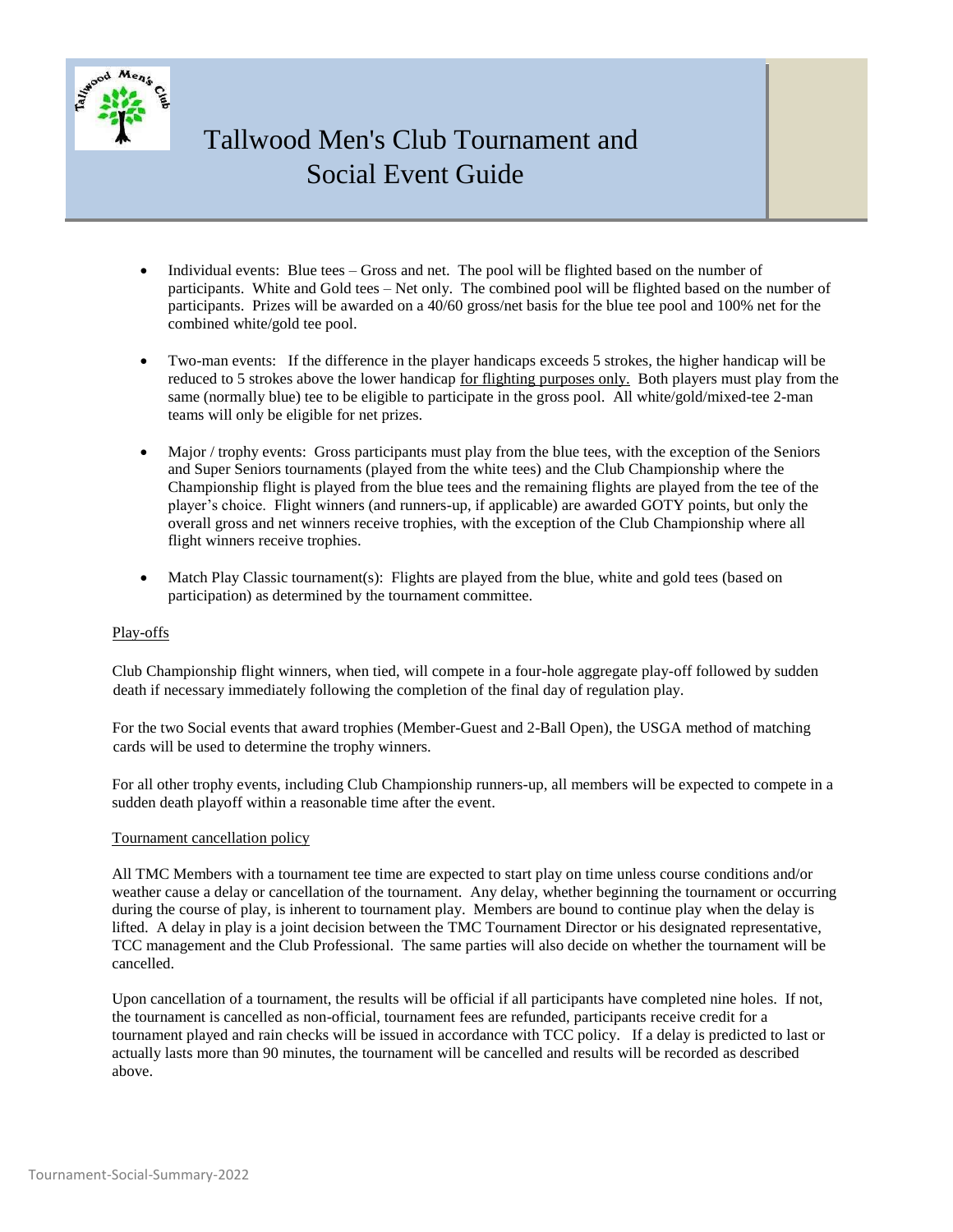

#### Club and local rules

USGA Revised Rules of Golf shall apply to all play at Tallwood except as modified by local rules stated below.

Ball will be played down. If conditions warrant, winter rules will be posted. Under winter rules, ball may be lifted, cleaned and placed within one club length, no nearer the hole and only in the fairway being played.

Raised rocks embedded in closely mown areas (fairway height or less) are deemed to be ground under repair.

All stone walls are integral parts of the golf course. There is NO free relief from them.

Skunk damage to the course is deemed to be ground under repair.

A ball located on a cart path, extension of and/or french drain may be lifted without penalty.

Embedded ball rule is in effect throughout the general area.

Rule 18-3 is modified to permit playing a provisional ball for a ball which may be in a red or yellow penalty area. A provisional ball shall be played as follows: after declaring the intent to play a provisional ball, the ball shall be dropped in accordance with the rules of golf concerning penalty areas (Rule 17). Then, if the ball is found in the penalty area, the player has the option of playing it or playing the provisional ball with the applicable penalty stroke. If the original ball is found outside the penalty area, it is deemed to be the ball in play.

Hole #3 - Pond is a yellow penalty area. Proceed under Rule 17 or use the drop area to the left of the pond. Hole #4 - Protective fence behind the green is an obstruction. If a ball comes to rest in the cart path between the fence poles, the player may use the drop areas located behind the green without penalty.

Hole #11 - Pond is a yellow penalty area. Proceed under rule 17 or use the drop area in front of the pond. Do not drop or place the ball on the slope between the pond and the green.

Hole #12 - Ponds are yellow penalty areas. Use the drop areas in front of the pond which the ball entered.

Hole #15 - Red penalty area left of and behind the green. Use the drop area left of the cart path, left of the green. Hole #17 - Pond is a yellow penalty area. Proceed under rule 17 or use the drop area located right of the pond. Do not drop or place the ball on the slope between the pond and the green.

### II - Standard TMC Events

### Individual Gross & Net by Flight

Each player plays his own ball throughout. Player must hole-out on every hole. Scorecards must have a score on every hole. The scorekeeper and player are not responsible for the math on the card as all individual hole scores will be entered into Golf Genius. Signed and attested score cards are to be turned into the Pro Shop promptly. Flight ranges (within tee color) are determined by trying to balance the flights as evenly as possible based on member participation. Blue tee players will play for gross and net. White/gold tee players will play for net only. WHS score posting: "H".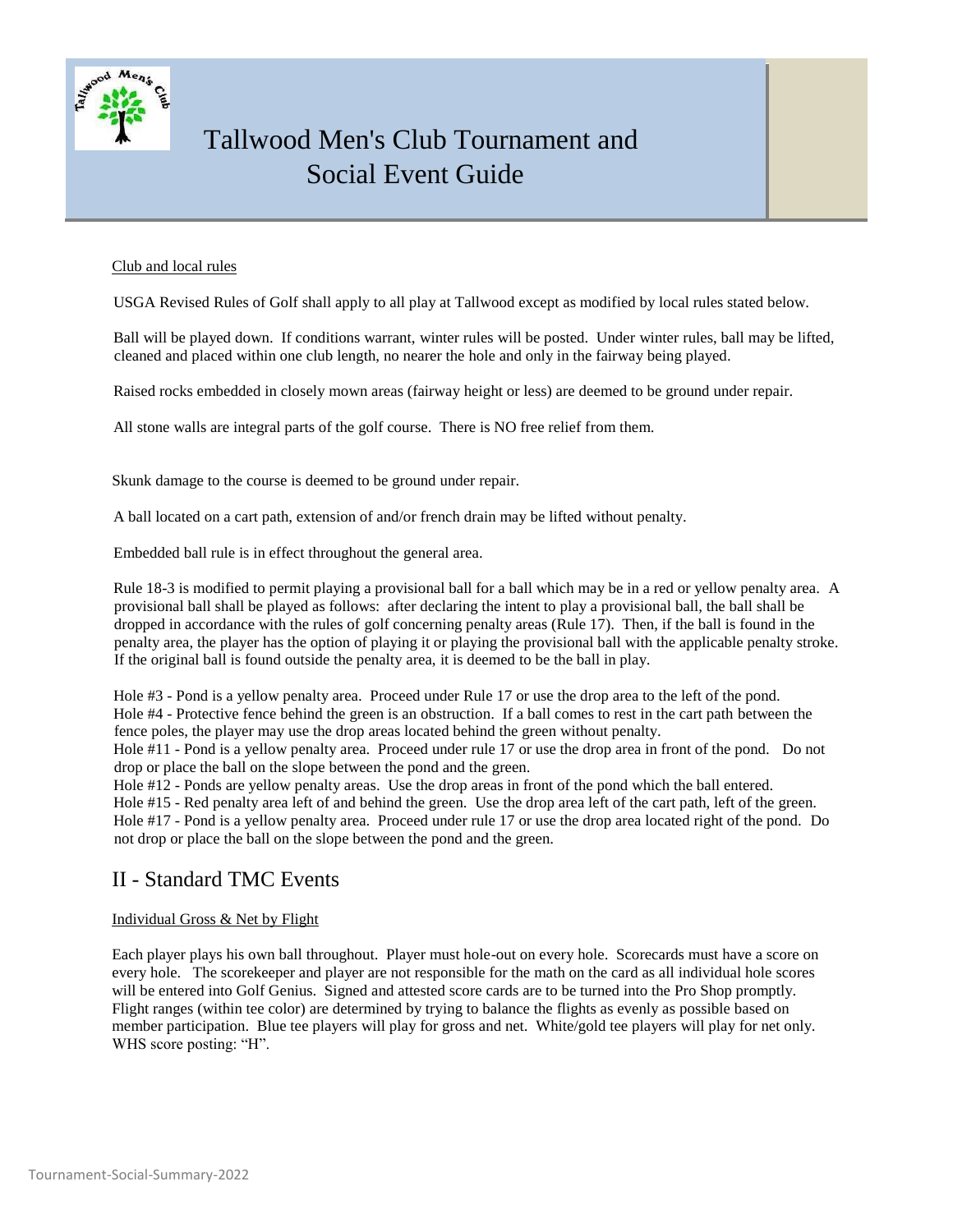

#### 2-Man Best Ball

Two players comprise a team. Each player plays his own ball throughout the round. Team score is the best (lowest) individual gross and net score on each hole. If one or both partners do not play from the blue tees, they are playing for net prizes only. WHS score posting: "H".

#### 4-Man Scramble (Spring Classic)

Four players of different handicap levels comprise a team. On every hole, each member of the team hits a tee shot from his designated tee color. One tee shot is selected by the team and regular scramble tournament rules apply. Team score is the gross score on each hole. On occasion, there are minimum requirements for using each team member's tee shot a certain number of times (example: each player's tee shot must be used a minimum of two times). Specific rules for scramble events will be announced as well as either being posted in the Pro Shop or on a published rule sheet. WHS score posting: N/A.

#### 4-Man Shamble (Fall Classic)

Four players of different handicap levels comprise a team. On every hole, each member of the team hits a tee shot from his designated tee color. The team then selects one of the tee shots from which all continue play. All members

of the team then play their own ball from that position until that ball is holed out. Team score is the best (lowest) individual gross and net score on each hole. On occasion, there are minimum requirements for using each team member's tee shot a certain number of times (example: each player's tee shot must be used a minimum of two times). Specific rules for shamble events will be announced as well as either being posted in the Pro Shop or on a published rule sheet. WHS score posting: N/A.

#### Ringers Tournament

Ringers is a season long event that begins the Sunday following the Spring Classic and runs through the Sunday before the Fall Classic (the Ringers season). Members can enter the Ringers tournament by registering in the Pro Shop any time before or during the Ringers season. Commencing in 2022, there will be two Ringers options; Gross, played from the blue tees only and Net, played from any tee of a player's choice. Players may elect the Gross option, the Net option or both. There is a \$10 entry fee per option. All entrants will have a page in the Ringers book with their name on it. Players who elect to enter both options will have two pages; a Gross page and a Net page. After each eligible event, players should check their page(s) to see if they have improved their best score of the season on any hole and if so, the new score should be entered in the appropriate box/column and be attested by another member of their foursome. Handicap strokes applied to result in a player's net score may vary depending on the player's course handicap and tee choice for that day. For players who have elected both the Gross and Net options, a single score which improves both the gross and net page entries can be used. Scores made in non-medal events such as scrambles, shambles or scotch ball play are not eligible as Ringers scores. At the end of the season, the lowest scores recorded for all 18 holes are tallied and prizes are awarded for both Ringers options; one flight for the Gross option and an appropriate number of net flights determined by the Tournament Committee based on player handicaps within the overall pool. The number of payouts in each pool will be determined based on the overall number of participants in each pool.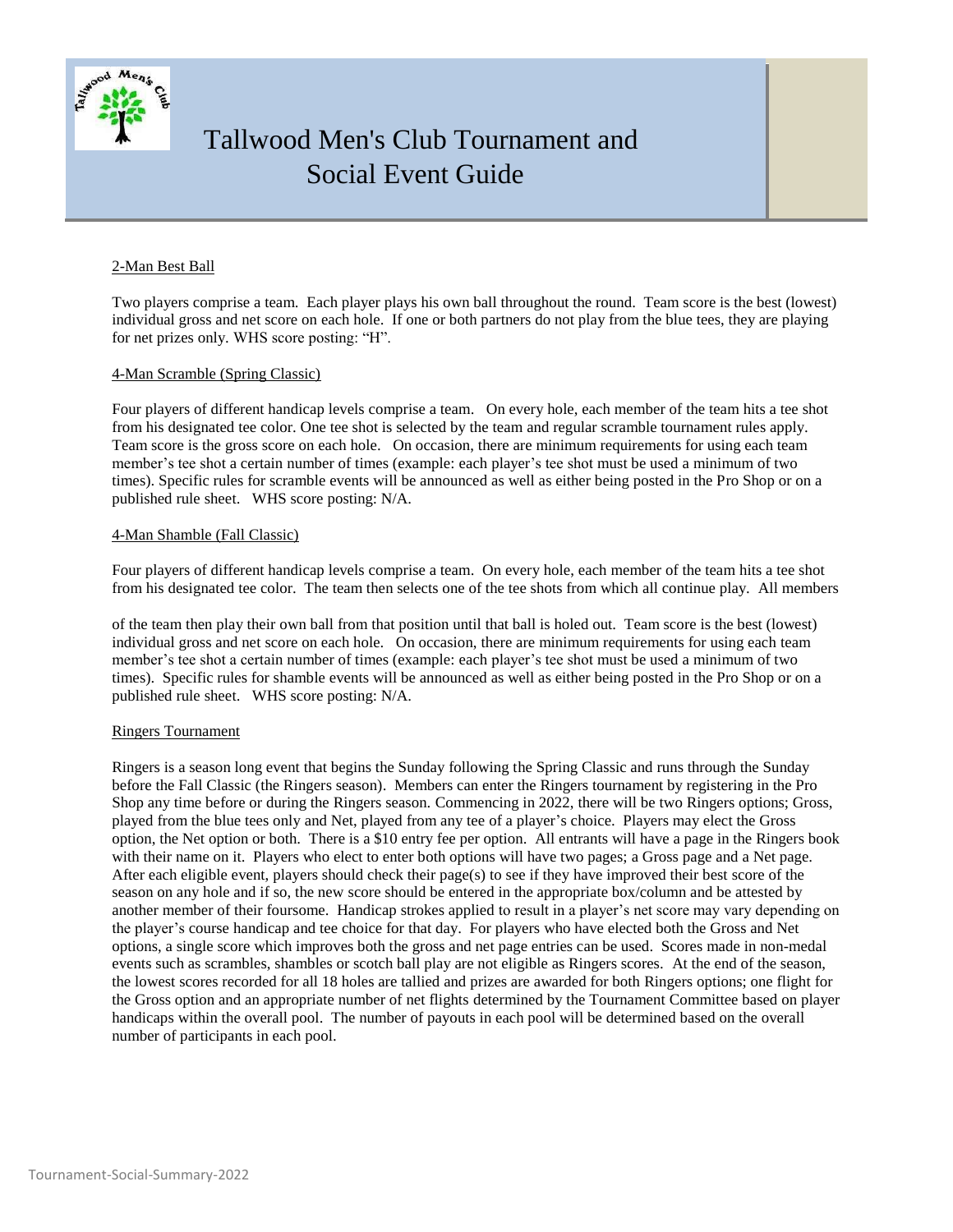

## III - Trophy Events

Winners of each of the following Tournament events receive trophies at the end of the season, usually at the Fall Awards Banquet. There are also a very few runners-up trophies awarded, such as for the Club Championship flights.

Note: The awarding of Golfer of the Year (GOTY) points is documented in detail in the document titled "GOTYpoints-analysis-2021-01-29".

Memorial Tournament

- Tournament format: 18 hole individual gross (blue tee only)/net
- Oversight: Tournament Committee
- GOTY: Yes
- Trophy: Gross winner (blue tee only) and net winner
- Tournament date: Saturday before Memorial Day
- WHS score posting: Competition ("C")
- Funding: Entry fee. TMC subsidy per Appendix 1.
- Additional information:

### Phil Daly President's Cup

- Tournament format: 18 hole individual gross (blue tee only)/net
- Oversight: Tournament Committee
- GOTY: Yes
- Trophy: Gross winner (blue tee only) and net winner
- Tournament date: Mid- September
- WHS score posting: Competition ("C")
- Funding: Entry fee. TMC subsidy per Appendix 1.
- Additional information:

### Pro's Trophy

- Tournament format: Individual match play
- Oversight: Tournament Committee
- GOTY: Yes
- Trophy: Winner and runner-up. The TCC Club Professional provides the trophy for this event.
- Tournament date: Season-long
- WHS score posting: Competition ("C")
- Funding: Entry fee. No additional TMC subsidy.
- Additional information: This is a season-long individual match play event which the tournament committee oversees. Matches are played using 100% difference of player's course handicap, not GHIN Index. There are two qualifying dates in early May. Members may only choose to qualify on one date and must declare their desire to qualify prior to the qualifying round. The low 31 net scores plus the defending champion qualify for individual match play. In the event that the defending champion is unable to compete, the previous year's runner-up will automatically qualify. If the previous year's runner-up is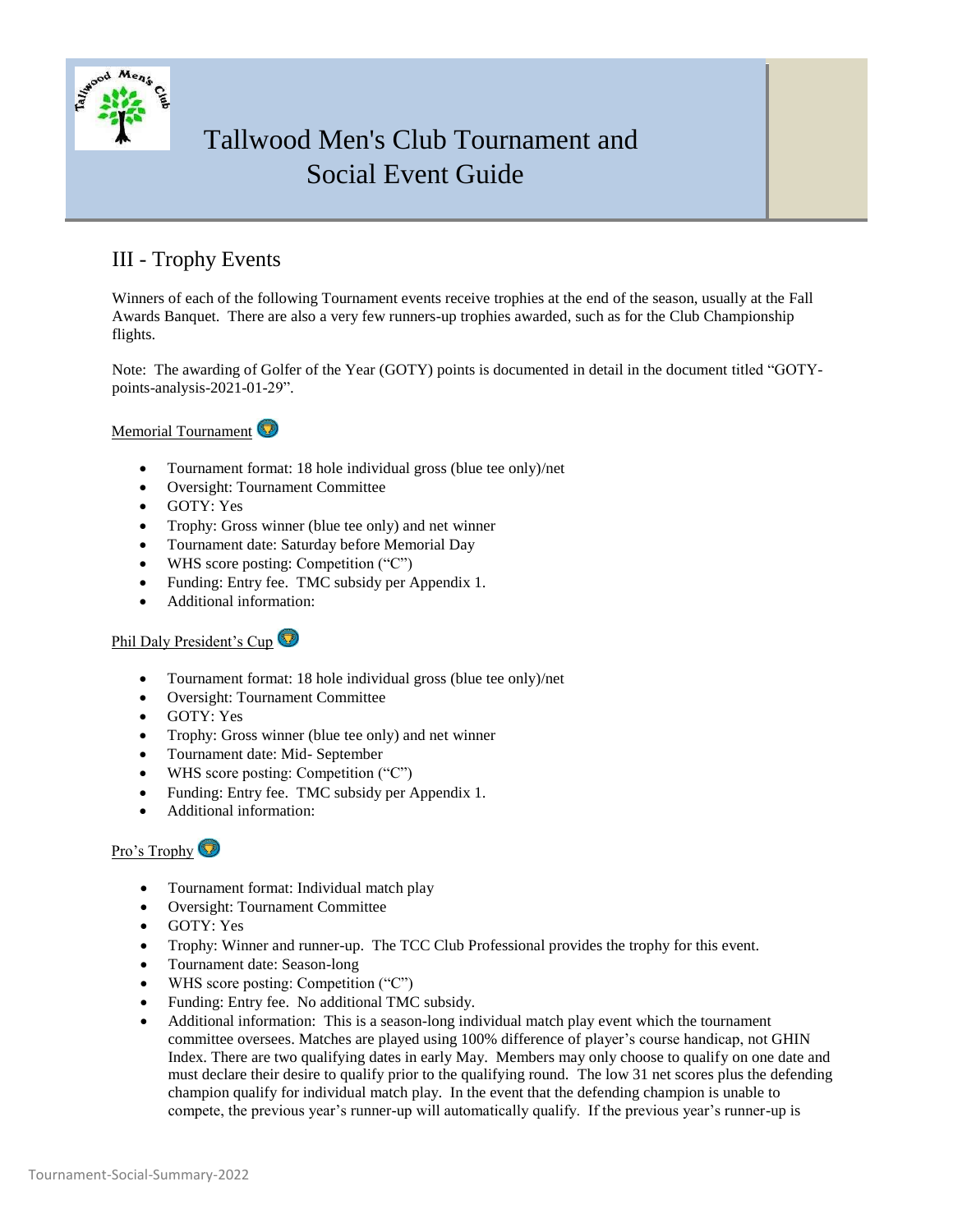

unable to compete, the low 32 qualifiers will compete. There are specific deadlines by which each of the five rounds must be completed.

### Governor's Cup<sup>O</sup>

- Tournament format: 2-man match play
- Oversight: Tournament Committee
- GOTY: Yes
- Trophy: Winning team
- Tournament date: Season-long
- WHS score posting: Competition ("C")
- Funding: Entry fee. No additional TMC subsidy.
- Additional information: This is a two-man team match play event using 90% Handicap off of the player with the lowest handicap using the USGA calculation method. It is a season-long event which the tournament committee oversees. There are specific deadlines by which each of the five rounds must be completed. A sign-up sheet limited to the first 32 2-man teams will be posted in the clubhouse on the day of the first official TMC event.

### Two-Ball (BBQ) Open

- Tournament format: 2-man best ball
- Oversight: Social Committee
- GOTY: No
- Trophy: Gross winner (blue tee only) and net winner
- Tournament date: Middle of August
- WHS score posting: Competition ("C")
- Funding: Entry fee. TMC subsidy per Appendix 1
- Additional information: This is the second of two "Member-Guest" or "Member-Member" type of events. Each team must have at least one Tallwood Men's Club member. This is a two-man better ball event with gross & net (blue tee), and net only from all other tee color combinations. There is no Callaway division option. There is a traditional "Rib Barbeque" that is served at TCC. This event allows members to bring guests to the event to participate. However, guests must have a valid WHS handicap to participate for 2 man prizes.

### Tournament of Champions

- Tournament format: 18 hole individual gross (blue tee only)/net
- Oversight: Tournament Committee
- GOTY: Yes
- Trophy: Gross winner (blue tee only) and net winner
- Tournament date: Mid-October
- WHS score posting: Competition ("C")
- Funding: Entry fee. TMC subsidy per Appendix 1.
- Additional information: Each individual gross or net flight winner of all identified G/N tournaments from the middle of April until the end of September for which the field size is deemed adequate will qualify for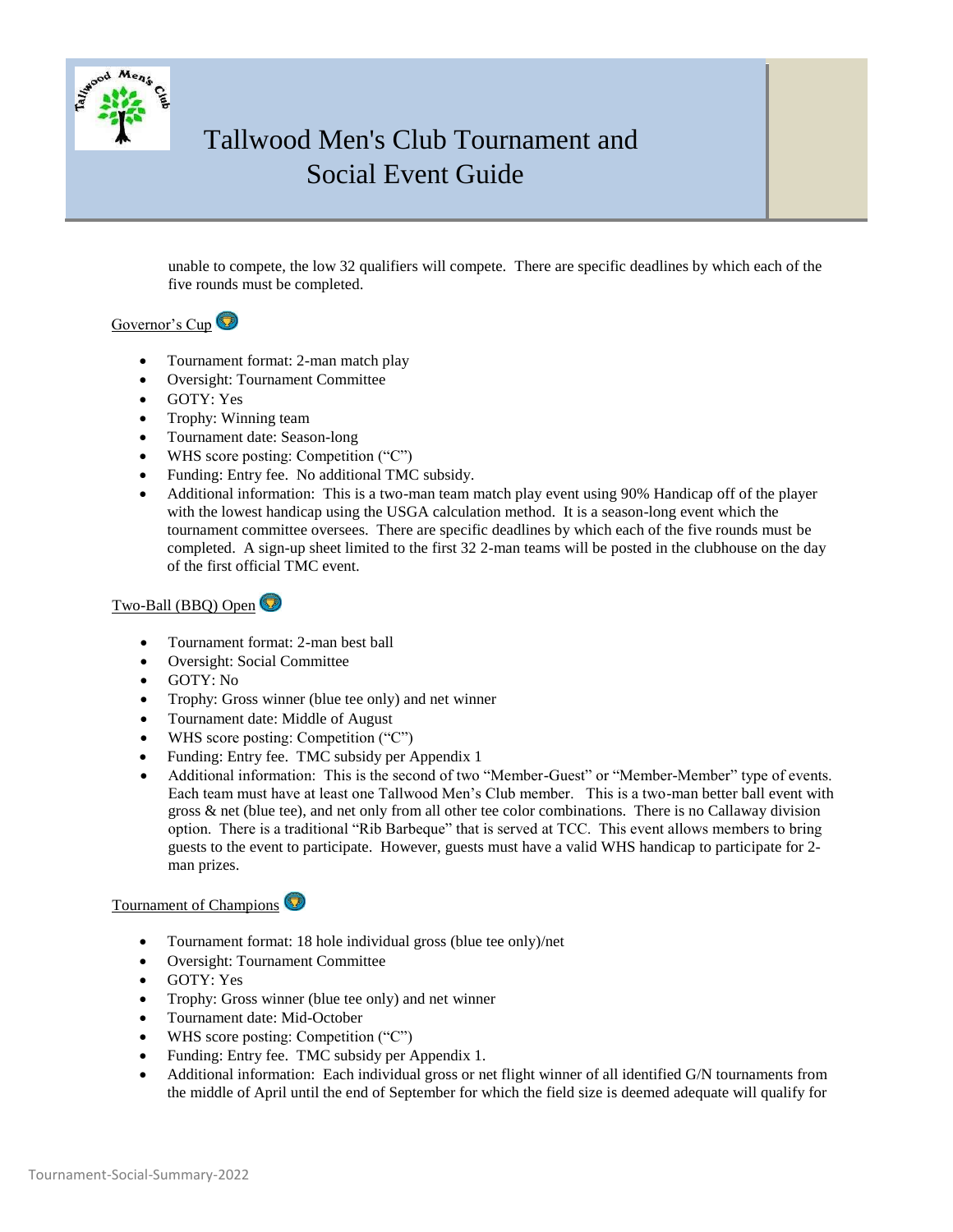

 this invitational tournament. These predesignated qualifying tournaments are marked as "ToC" on the TMC tournament card.

### Seniors Tournament

- Tournament format: 36 hole individual gross (blue tee only)/net
- Oversight: Tournament Committee
- GOTY: No
- Trophy: Gross winner (blue tee only) and net winner
- Tournament date: Late June
- WHS score posting: Competition ("C")
- Funding: Entry fee. TMC subsidy per Appendix 1.
- Additional information: This is a 36-hole individual medal play tournament. Eligible participants must be 55 years of age by the first round of the event. If either day is cancelled due to weather, this tournament will be official as an 18-hole event. No GOTY points.

#### Super Seniors Tournament

- Tournament format: 18 hole individual gross (blue tee only)/net
- Oversight: Tournament Committee
- GOTY: No
- Trophy: Gross winner (blue tee only) and net winner
- Tournament date: Late August
- WHS score posting: Competition ("C")
- Funding: Entry fee. TMC subsidy per Appendix 1.
- Additional information: This is an 18-hole individual medal play tournament. Eligible participants must be 62 years of age by the event. No GOTY points.

Club Championship

- Tournament format: 72 hole individual gross (blue tee only)/net; 4 flights
- Oversight: Tournament Committee
- GOTY: Yes
- Trophy: Gross winner (blue tee only) and net winners in flights A, B and C
- Tournament date: Mid-July
- WHS score posting: Competition ("C")
- Funding: Entry fee. TMC subsidy per Appendix 1.
- Additional information: The greater of the (i) low 8 scores plus ties or (ii) players within 10 strokes of their flight leader after 2 rounds (36 holes) qualify for rounds  $3 \& 4$ . If either of the first two rounds is rained out, the tournament is reduced to 54 holes and the greater of (i) the low 8 scores plus ties or (ii) players within 7 strokes of their flight leader after 1 round (18 holes) qualify for rounds  $2 & 3$ . Eligibility for new TMC members is seven (7) current year tournaments prior to the first round of the CC event. Eligibility for renewal TMC members is 5 events between the end of the previous year's CC, and the start of the current year Club Championship. This tournament requires play on Saturday and Sunday on two consecutive weekends. Championship flight is gross scoring (blue tees only) and flights A, B and C, are net scoring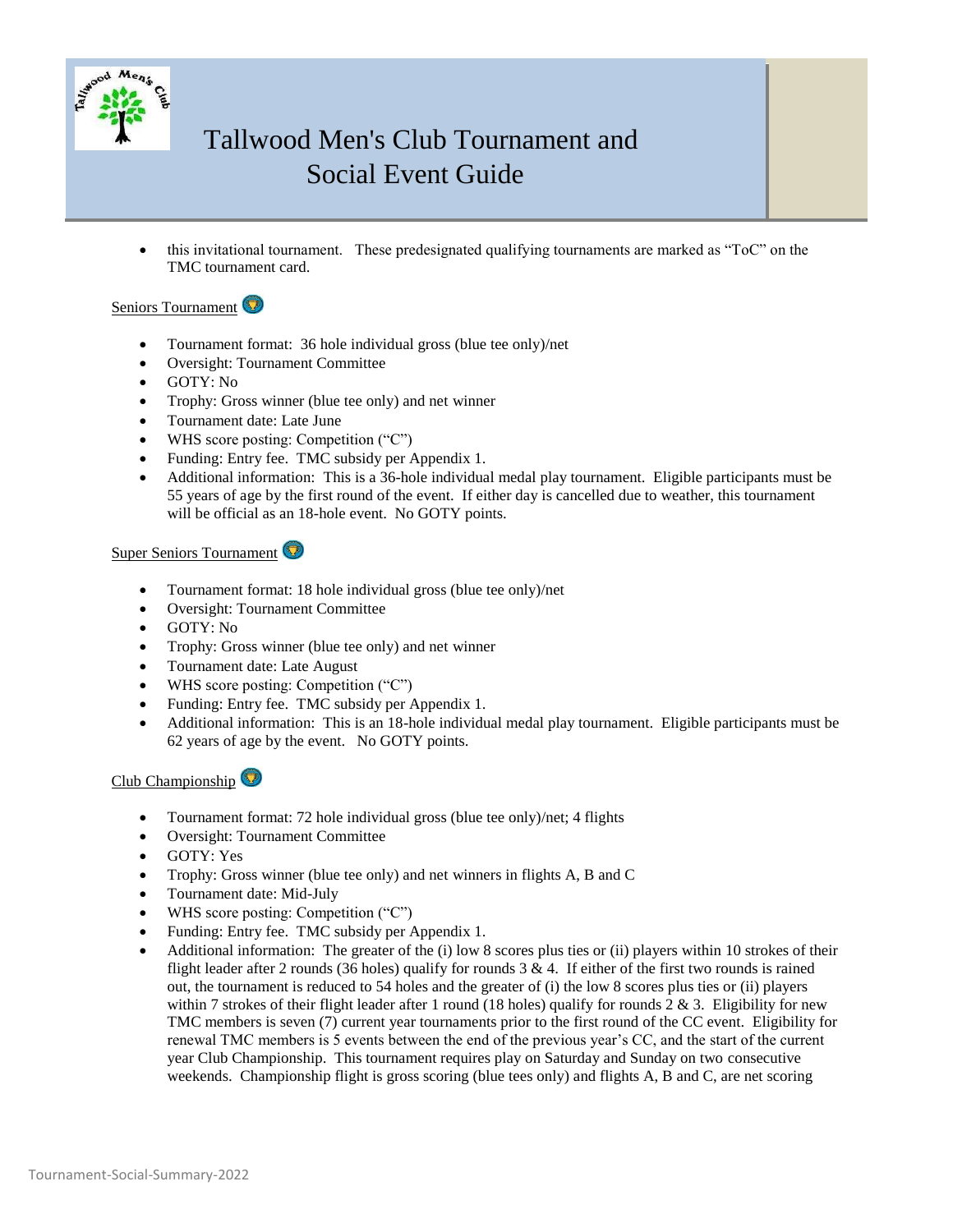

 only. There are Club Champions awarded in four flights: Championship Flight, A Flight, B Flight and C Flight.

## IV - Special Events

### Spring Classic

- Tournament format: 18 hole 4-man A-B-C-D scramble
- Oversight: Social Committee
- GOTY: No
- Trophy: No
- Tournament date: Early-mid April
- WHS score posting: N/A
- Funding: Entry fee. TMC subsidy per Appendix 1.
- Additional information: Shotgun start. Members of each group tee off from tee boxes assigned by their handicap level. Gift cards and Pro-Shop credit are awarded to winning teams of this initial Social event of the season. This event is one in which members typically meet and golf with members outside normal foursomes. Grillroom food and beverage paid by TMC.

#### Scotch Ball I and II

- Tournament format: 2 partner (M/F) scotch ball
- Oversight: Social Committee
- GOTY: No
- Trophy: No
- Tournament date: SBI–early June; SBII–Late August
- WHS score posting: N/A
- Funding: Entry fee. TMC subsidy per Appendix 1.
- Additional information: The member hits his drive from his TMC chosen color tee and his female partner hits her drive from the red tees. For the second shot, the partners exchange balls; man hits from where woman's drive landed and the woman hits from where the man's drive landed. The team then chooses one ball and hits alternate shots until the ball is holed out. There are generally 9 and 18-hole flights. Golf is followed by a dinner at the TCC patio table area, TCC tent area or very rarely at another venue.

### Individual match-play

- Tournament format: Individual match play
- Oversight: Tournament Committee
- GOTY: Yes
- Trophy: No
- Tournament date: May
- WHS score posting: Home "H"
- Funding: Entry fee. TMC subsidy per Appendix 1.
- Additional information: Individuals sign up for individual match play. The Tournament committee and the Pro Shop create four eight-competitor flights based on course handicap ranking. Bracket matches, played at 100% handicap differential are scheduled by the participants. Matches are played according to regular match play rules and the winner of three matches is declared the flight winner.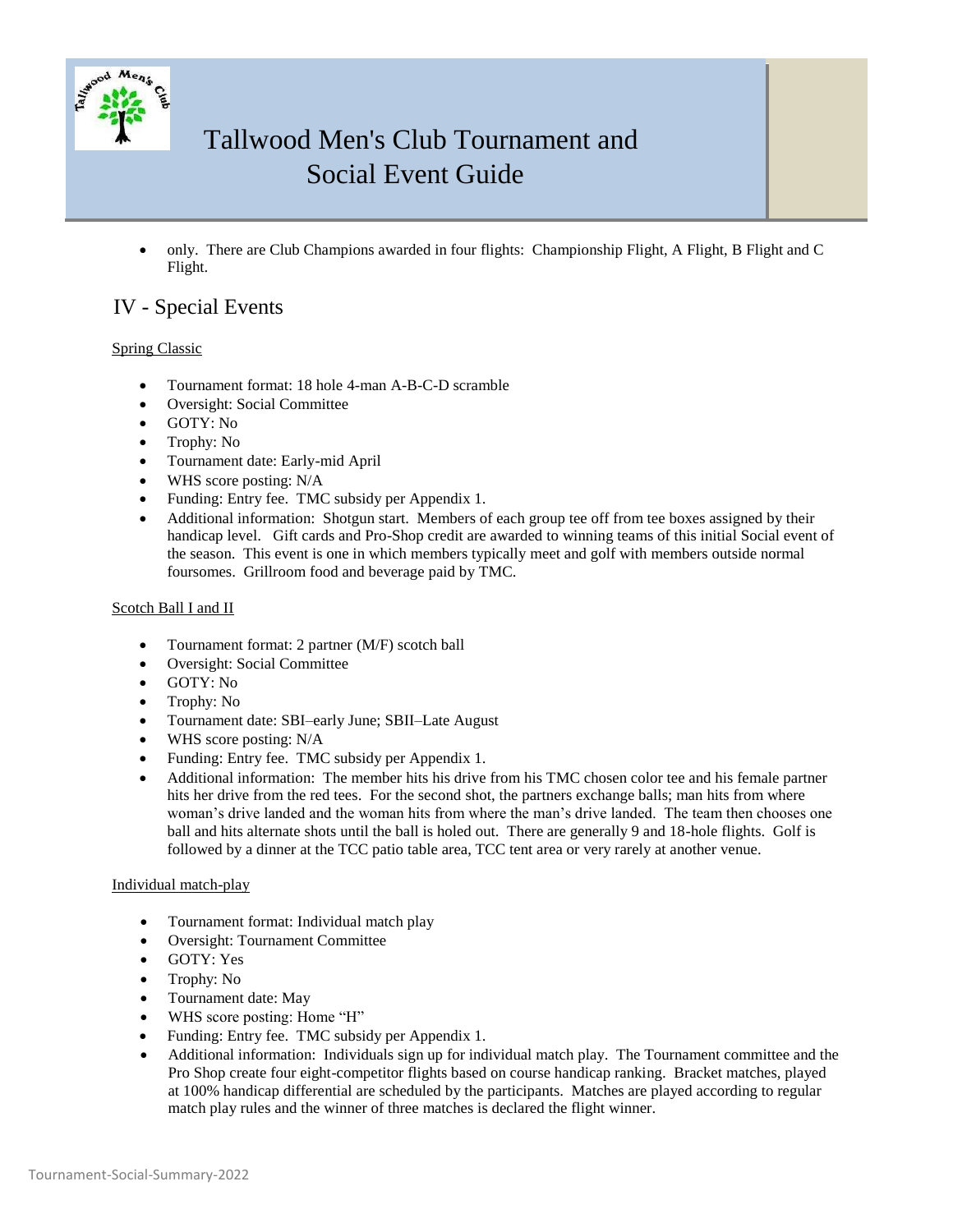

### Parent-Child

- Tournament format: 2 partner scotch ball
- Oversight: Social Committee
- GOTY: No
- Trophy: No
- Tournament date: July
- WHS score posting: N/A
- Funding: Entry fee. TMC subsidy per Appendix 1.
- Additional information: This pairs event is intended to bring different generations of family together as a team; ie, father and son/daughter, son and father/mother or any relatively close family member, as in nieces/nephews, uncles/aunts, or in-laws. The member hits his drive from his designated TMC tee (blue, white or gold) and his partner hits from the appropriate tee for that player. Next, the partners exchange balls and hit a second shot. The team then chooses one ball and hits alternate shots until the ball is holed out. There are 4, 9 and 18-hole flights. Golf is followed by a cookout at the TCC patio area or TCC tent area.

### Mother's Day

- Tournament format: 18 hole individual gross (blue tee only)/net
- Oversight: Tournament Committee
- GOTY: Yes
- Trophy: No
- Tournament date: April
- WHS score posting: Home "H"
- Funding: Entry fee. TMC subsidy per Appendix 1.
- Additional information: Low gross (blue tee only) and low net individual tournament.

#### Memorial Day Remembrance

- Tournament format: 18 hole individual gross (blue tee only)/net
- Oversight: Tournament Committee
- GOTY: Yes
- Trophy: No
- Tournament date: May
- WHS score posting: Home "H"
- Funding: Entry fee. No additional TMC subsidy.
- Additional information: To honor Veterans and past TMC members who have passed away, this event features a special tribute. Members are encouraged to make a donation to the designated charity (currently Folds of Honor) on the  $10<sup>th</sup>$  tee. Donors will be given a flag to place next to their tee shot. By the end of the weekend, the 10<sup>th</sup> fairway defines this special tribute to these Veterans and former TMC members.

### Father's Day

- Tournament format: 18 hole individual gross (blue tee only)/net
- Oversight: Tournament Committee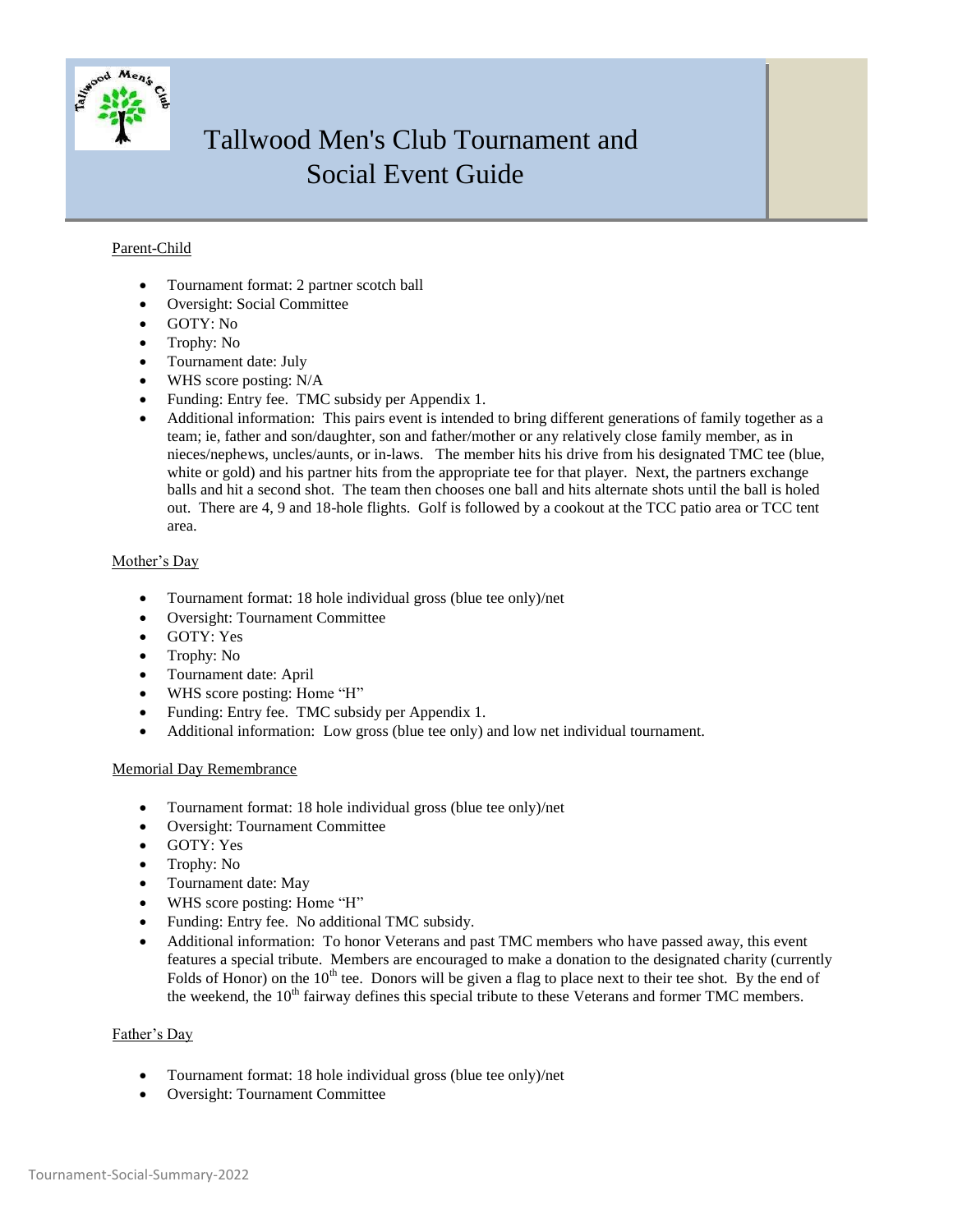

- GOTY: Yes
- Trophy: No
- Tournament date: Mid-June
- WHS score posting: Competition ("C")
- Funding: Entry fee. TMC subsidy per Appendix 1.
- Additional information: Low gross (blue tee only) and low net individual tournament.

### Member-Guest

- Tournament format: 2-man best ball
- Oversight: Social Committee
- GOTY: No
- Trophy: Gross winner (blue tee only) and net winner distributed post-evernt
- Tournament date: Mid-June
- WHS score posting: Competition ("C")
- Funding: Entry fee. TMC subsidy per Appendix 1.
- Additional information: This is the premier event of the season, 2-man best ball, requiring an additional entry fee. This event showcases our club to the guest of our members. It is followed by an awards dinner, either on-site at TCC under a rental tent with a caterer or at a local restaurant. On Friday prior to the event, there is a Pre-Member-Guest golf tournament practice round and at 5:00 PM, a putting contest and cookout at TCC.

### Member-Member

- Tournament format: 36 hole 2-man best ball
- Oversight: Tournament Committee
- GOTY: Yes
- Trophy: No
- Tournament date: Early August
- WHS score posting: Competition ("C")
- Funding: Entry fee. TMC subsidy per Appendix 1.
- Additional information: Eligibility for new TMC members is seven (7) current tournaments prior to the first round of this event. On the Friday prior to the event, there will be a Calcutta pairings auction held at TCC. Gross (blue tee only) and net for all other tee color combinations.

### Match Play I & Match Play II

- Tournament format: 2-man match play
- Oversight: Tournament Committee
- GOTY: Yes
- Trophy: No
- Tournament date: MPI-late April, early May; MPII-September
- WHS score posting: Competition ("C")
- Funding: Entry fee. TMC subsidy per Appendix 1.
- Additional information: Teams are grouped into flights determined by total combined team handicap. Partner's course handicaps must be within five strokes (lower handicap plus five for the higher handicap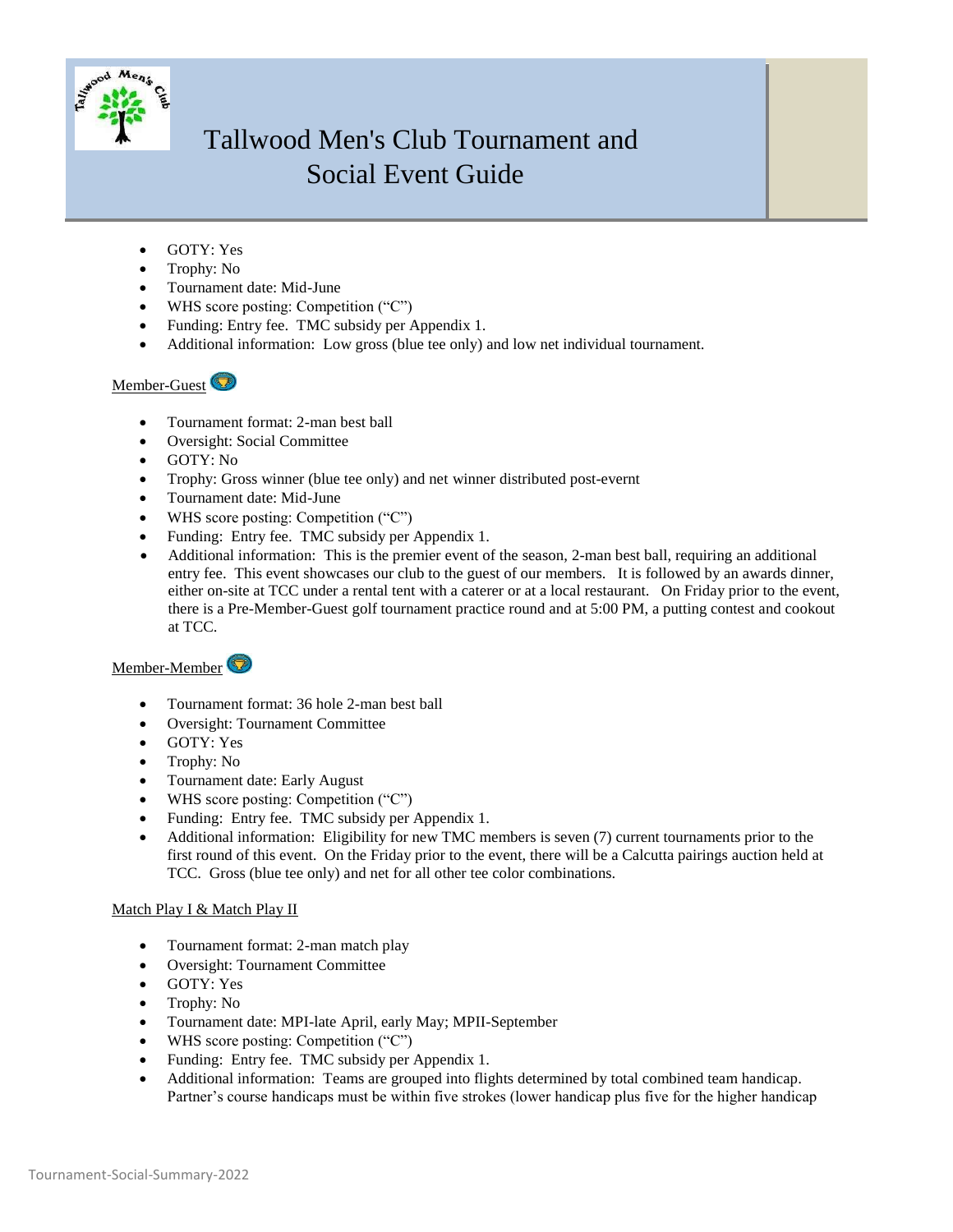

 player). Four nine-hole matches; two on Saturday and two on Sunday with all matches being played as scratch, except the last flight.

### Fall Classic

- Tournament format: 4-man A-B-C-D shamble
- Oversight: Social Committee
- GOTY: No
- Trophy: No
- Tournament date: October
- Score posting: N/A
- Funding: Entry fee. TMC subsidy per Appendix 1.
- Additional information: Shotgun start and members of each group tee off from tee boxes assigned by their handicap range. Gift cards and Pro Shop credit are awarded to winning teams of this final golfing Social event of the season.

## V - Most Improved Golfer

Participation in seven (7) Men's Club Tournaments is required in order to be considered for the Most Improved Golfer. First year TMC members are not eligible for this award. Calculation is done within the WHS/GHIN handicapping software. The winner of this award is presented with a trophy at the season-ending Fall Awards Banquet.

## VI - Nick Pahoulis Golfer of the Year (GOTY)

Points are earned towards the Golfer of the Year (GOTY) Award for several of the trophy and special events detailed above. This prestigious award is presented to the golfer who earns the most total points during the golfing season. There is a trophy presentation at the end of the year at the Fall Awards Banquet. Please see the document titled "GOTY-points-analysis-2021-01-29" for all details.

### VII - Appendix 1 – TMC tournament subsidies

### Calendar year: 2022

| Tournament events         | Total    | Prize pool Pro Shop |          |  |
|---------------------------|----------|---------------------|----------|--|
|                           |          |                     |          |  |
| <b>MemorialTournament</b> | 200      | 180                 | 20       |  |
| Phil Daly President's     |          |                     |          |  |
| Cup                       | 320      | 285                 | 35       |  |
|                           |          |                     |          |  |
| Pro's Trophy              | $\theta$ | 0                   | $\Omega$ |  |
|                           |          |                     |          |  |
| Governor's Cup            | $\Omega$ | 0                   | $\Omega$ |  |
| Tournament of             |          |                     |          |  |
| <b>Champions</b>          | 320      | 285                 | 35       |  |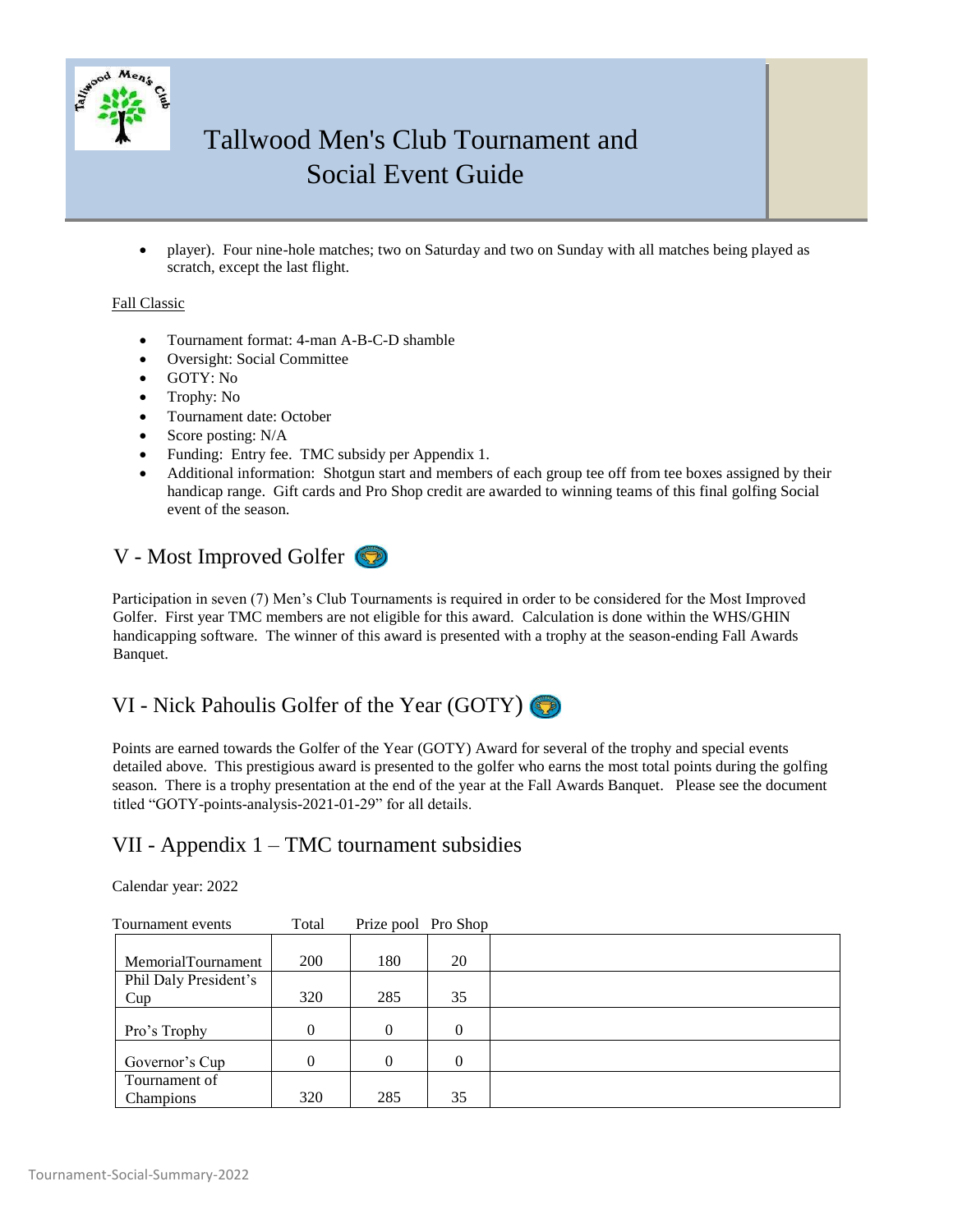

| Senior's Tournament     | 320          | 285          | 35       |                    |
|-------------------------|--------------|--------------|----------|--------------------|
| Super Senior's          |              |              |          |                    |
| Tournament              | 320          | 285          | 35       |                    |
| Club Championship       | 1395         | 1170         | 130      | 95 champagne       |
| <b>Individual Match</b> |              |              |          |                    |
| Play                    | 180          | 160          | 20       |                    |
|                         |              |              |          |                    |
| Mother's Day            | 450          | $\mathbf{0}$ | $\Omega$ | Gift cards         |
| Memorial Day            |              |              |          |                    |
| Remembrance             | $\mathbf{0}$ | $\Omega$     | $\Omega$ |                    |
| Father's Day            | 450          | $\mathbf{0}$ | $\Omega$ | Gift cards         |
| Member-Member           | 1215         | 1095         | 120      | No food/beverage   |
| Match Play I & II       | 540/540      | 485/485      | 55/55    | No food / beverage |

### Social events

| <b>Spring Classic</b> | 700     | 125     | 20    | Gift cards. $5@25$ C.T.P.                |
|-----------------------|---------|---------|-------|------------------------------------------|
| Scotch Ball I &II     | 300/300 | 550/550 | 60/60 | 8.00/player + $2@$ 25 C.T.P.             |
| Parent-Child          | 300     | 475     | 55    | 8.00/player + $2@$ 25 C.T.P.             |
| Member-Guest          | 4400    | 1890    | 210   | Friday pool, Saturday pool, 5@ 25 C.T.P. |
| Two-Ball (BBQ) Open   | 2600    | 830     | 95    |                                          |
| <b>Fall Classic</b>   | 700     | 125     | 20    | Gift cards. $5@25$ C.T.P.                |

## VIII - Record of revisions

| Revision date                 | Revised by:               | Scope of revisions                                                                                                                                                                                                      |
|-------------------------------|---------------------------|-------------------------------------------------------------------------------------------------------------------------------------------------------------------------------------------------------------------------|
| December, 2021<br>March, 2022 | K. Aderman<br>R. Wahlberg | Add 2022 funding criteria<br>Reformatted document<br>Add Individual match play event<br>Add Club and local rules<br>Add Appendix 1<br>Change GHIN references to WHS<br>Revised Ringers format<br>Revised tee guidelines |
| June, 2022                    | R. Wahlberg               | Revised Governor's Cup handicap to 90%                                                                                                                                                                                  |